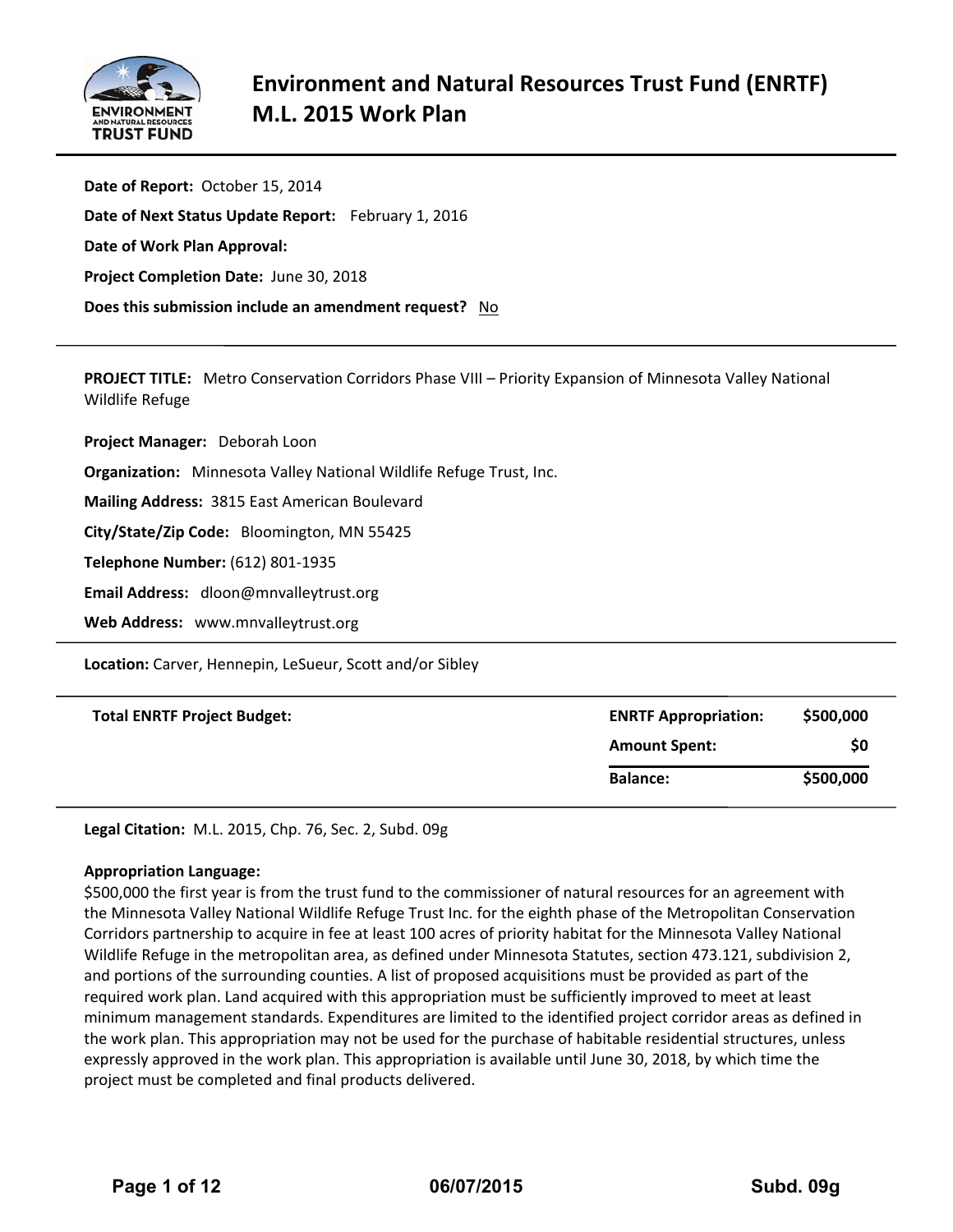**I. PROJECT TITLE:** Metro Conservation Corridors Phase VIII – Priority Expansion of Minnesota Valley National Wildlife Refuge

**II. PROJECT STATEMENT:** Minnesota Valley Trust (MVT) will protect through fee title acquisition 100 acres of priority habitat for the Minnesota Valley National Wildlife Refuge (Refuge), as delineated by the US Fish and Wildlife Service (USFWS) in its Comprehensive Conservation Plan for the Refuge. MVT also will protect through fee title acquisition an additional 100 acres for the Refuge with other non‐state funds, for a total of 200 acres. This work will be done by MVT as a partner in the Metro Conservation Corridors Phase VIII.

The Refuge units and lands to be acquired have been delineated and prioritized by the USFWS through a public planning process. The lands are primarily along the Minnesota River and include river frontage, floodplain and cropland.

Fee acquisition with ENRTF and other non-state funds through this project will provide the following ecologic and hydrologic benefits:

- Protect the diversity of native ecosystems and continue to improve ecosystem connectivity and resilience.
- Increase breeding and migratory habitat for waterfowl, shorebirds, neo-tropical migrants, and other species including non‐migratory resident species.
- Provide valuable habitat for a host of pollinators. Croplands will be restored and grasslands enhanced with a myriad of native forb and pollen species, providing diverse pollen and nectar sources for more than 50 species of bees, moths, and butterflies.
- Provide valuable wetland, prairie and floodplain forest habitat for up to 19 state‐listed threatened and endangered species.
- Improve water quality by retiring and restoring croplands in the Minnesota River Valley to the natural habitats of floodplain forest, wetlands and prairie.
- Expand the public's access to lands in and very near the Twin Cities metropolitan area for wildlife‐ dependent recreational activities, such as birding, photography, hiking, wildlife observation and interpretation, conservation education, hunting and fishing.

This project will leverage other non‐state funds available for Refuge expansion and build upon the ENRFT investment through prior phases of Metropolitan Conservation Corridors.

#### **III. OVERALL PROJECT STATUS UPDATES:**

**Project Status as of February 1, 2016:** 

**Project Status as of August 1, 2016:** 

**Project Status as of February 1, 2017:** 

**Project Status as of August 1, 2017:**

**Project Status as of February 1, 2018:** 

**Overall Project Outcomes and Results:**

#### **IV. PROJECT ACTIVITIES AND OUTCOMES:**

#### **ACTIVITY 1:**

**Description:** At least 100 acres of priority lands will be acquired in fee title with the ENRTF grant for one or more of the following delineated units of the Refuge – Blakely Unit (Scott & LeSueur Counties), Jessenland Unit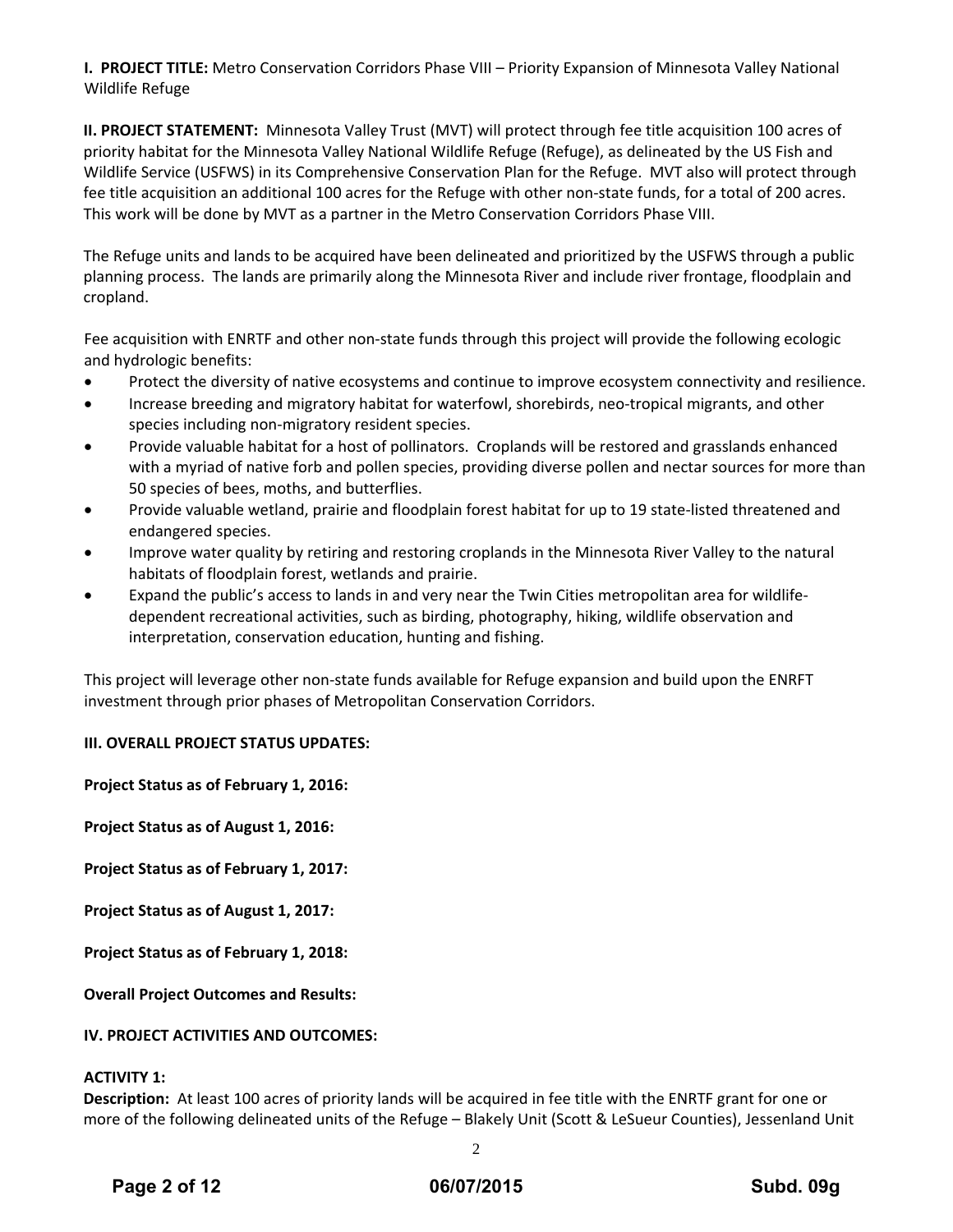(Sibley and Le Sueur Counties), Louisville Swamp Unit (Scott County), St. Lawrence Unit (Scott County), San Francisco Unit (Carver County) and Upgrala Unit (Hennepin County). The MVT works with landowners within those delineated units who are interested in selling their land for inclusion in the Refuge. The local units of government in these identified areas are aware and supportive of the work to complete the Refuge within its authorized boundaries.

An additional 100 acres will be acquired for the Refuge by the Trust using other non‐state funds. The MVT and USFWS will develop a restoration, enhancement and management plan, then restore and enhance the floodplain forest, wetlands and prairie. Cropland will be retired and drain tile broken, as applicable. This restoration, enhancement and management work will be completed with other funds.

Following restoration and enhancement, the lands acquired will be donated to the USFWS for perpetual management for wildlife and wildlife‐dependent recreation as part of the Minnesota Valley National Wildlife Refuge.

The ENRTF grant funds will be used for the fee title acquisition only; all acquisition‐related costs, including professional fees, and costs related to restoration, enhancement and management will be paid by other funds.

#### **Summary Budget Information for Activity 1: ENRTF Budget: \$500,000**

**Amount Spent: \$ 0 Balance: \$500,000** 

| Outcome                                                                   | <b>Completion Date</b> |  |  |
|---------------------------------------------------------------------------|------------------------|--|--|
| At least 100 acres acquired in fee for MN Valley National Wildlife Refuge | June 30, 2018          |  |  |

**Activity Status as of February 1, 2016:** 

**Activity Status as of August 1, 2016:** 

**Activity Status as of February 1, 2017:** 

**Activity Status as of August 1, 2017:**

**Activity Status as of February 1, 2018:** 

**Final Report Summary:**

#### **V. DISSEMINATION:**

**Description:** As projects are completed, the Minnesota Valley Trust will announce the accomplishments through press releases and the Trust website.

**Status as of February 1, 2016:**

**Status as of August 1, 2016:**

**Status as of February 1, 2017:**

**Status as of August 1, 2017:**

**Status as of February 1, 2018:**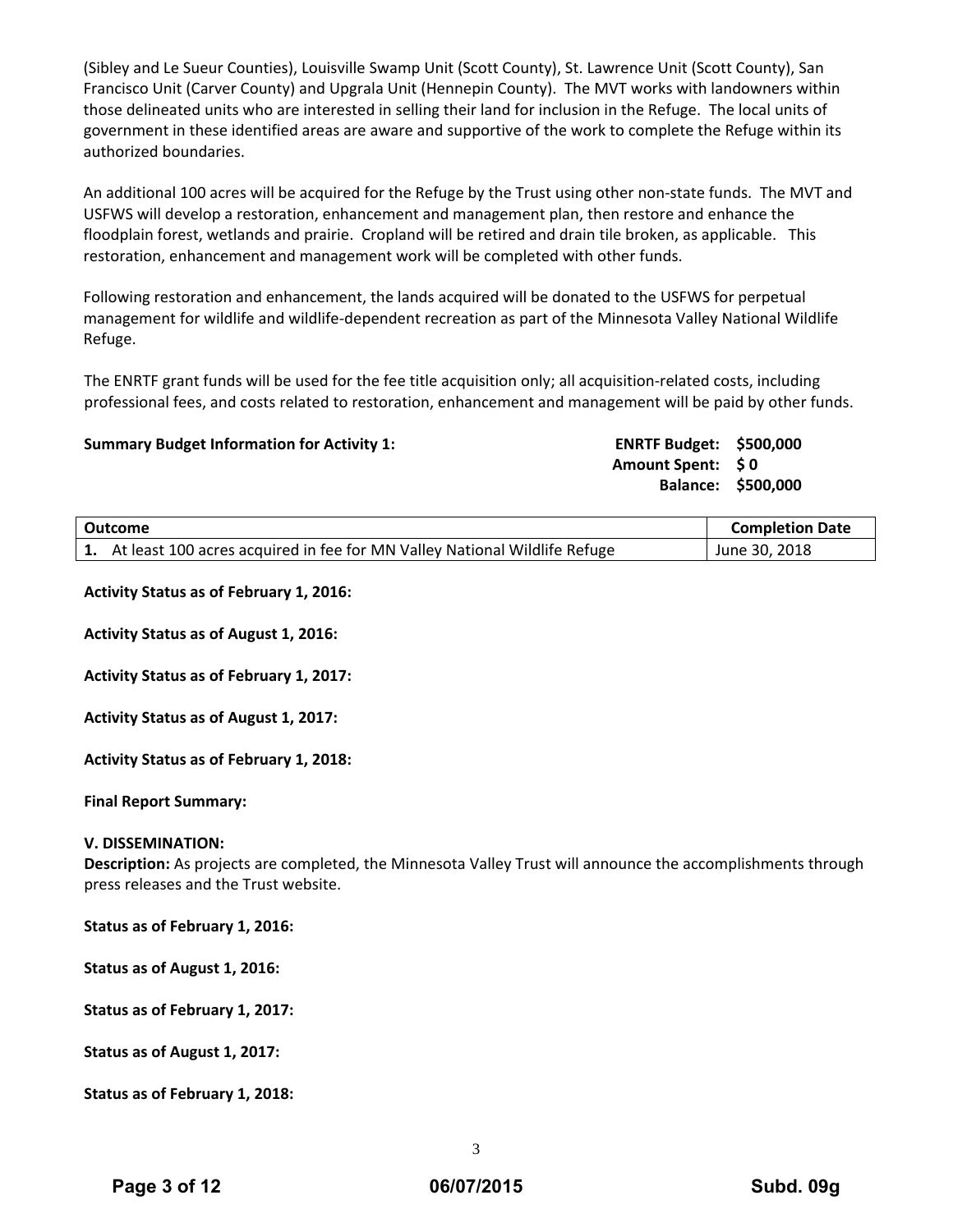### **VI. PROJECT BUDGET SUMMARY:**

#### **A. ENRTF Budget Overview:**

| <b>Budget Category</b>               | \$ Amount   | <b>Overview Explanation</b>                  |
|--------------------------------------|-------------|----------------------------------------------|
| Fee Title Acquisition:               | I\$ 500,000 | At least 100 acres for MN Valley National    |
|                                      |             | Wildlife Refuge to be held in title by USFWS |
| <b>TOTAL ENRTF BUDGET: \$500,000</b> |             |                                              |

**Explanation of Use of Classified Staff:** NA

**Explanation of Capital Expenditures Greater Than \$5,000:** NA

**Number of Full‐time Equivalents (FTE) Directly Funded with this ENRTF Appropriation:** NA

**Number of Full‐time Equivalents (FTE) Estimated to Be Funded through Contracts with this ENRTF Appropriation:** NA

**B. Other Funds:**

|                                               | \$ Amount | \$ Amount |                                                                                                   |
|-----------------------------------------------|-----------|-----------|---------------------------------------------------------------------------------------------------|
| <b>Source of Funds</b>                        | Proposed  | Spent     | <b>Use of Other Funds</b>                                                                         |
| Non-state                                     |           |           |                                                                                                   |
| MN Valley Trust and/or other<br>private funds | \$500,000 |           | At least 100 additional acres acquired in<br>fee for Minnesota Valley National<br>Wildlife Refuge |
| <b>State</b>                                  | \$0       |           |                                                                                                   |
|                                               |           |           |                                                                                                   |
| <b>TOTAL OTHER FUNDS:</b>                     | \$500,000 |           |                                                                                                   |

#### **VII. PROJECT STRATEGY:**

**A. Project Partners:** The Minnesota Valley National Wildlife Refuge Trust, Inc. will manage and complete this project. MVT will work in close coordination with the Minnesota Valley National Wildlife Refuge of the US Fish and Wildlife Service (USFWS) in selecting the parcel(s) to acquire in accordance with the Comprehensive Conservation Plan for the Refuge, conducting environmental reviews, and developing restoration and management plans. The MN Valley Trust also coordinates with its partners in the Metropolitan Conservation Corridors Partnership. Additional partners will include applicable local units of government, the Minnesota Department of Natural Resources, and other non‐profit partners.

**B. Project Impact and Long‐term Strategy:** The fee title acquisition activities are part of a larger strategy to expand and complete the Minnesota Valley National Wildlife Refuge according to a plan developed by the USFWS (see Comprehensive Conservation Plan for the Refuge). To‐date, the Minnesota Valley Trust has acquired 5,076 acres for the Minnesota Valley National Wildlife Refuge and Wetland Management District, of which 3,004 acres were specifically for the Refuge.

The authorized boundaries of the Minnesota Valley National Wildlife Refuge today total 29,133 acres. Currently, 14,010 acres are under the Refuge's ownership or management. Acquisition of the remaining 15,123 acres over time will complete the Minnesota Valley National Wildlife Refuge. These 15,123 acres make up the search area for the Minnesota Valley Trust.

Funding for this work has and will continue to include a combination of federal, state and private sources.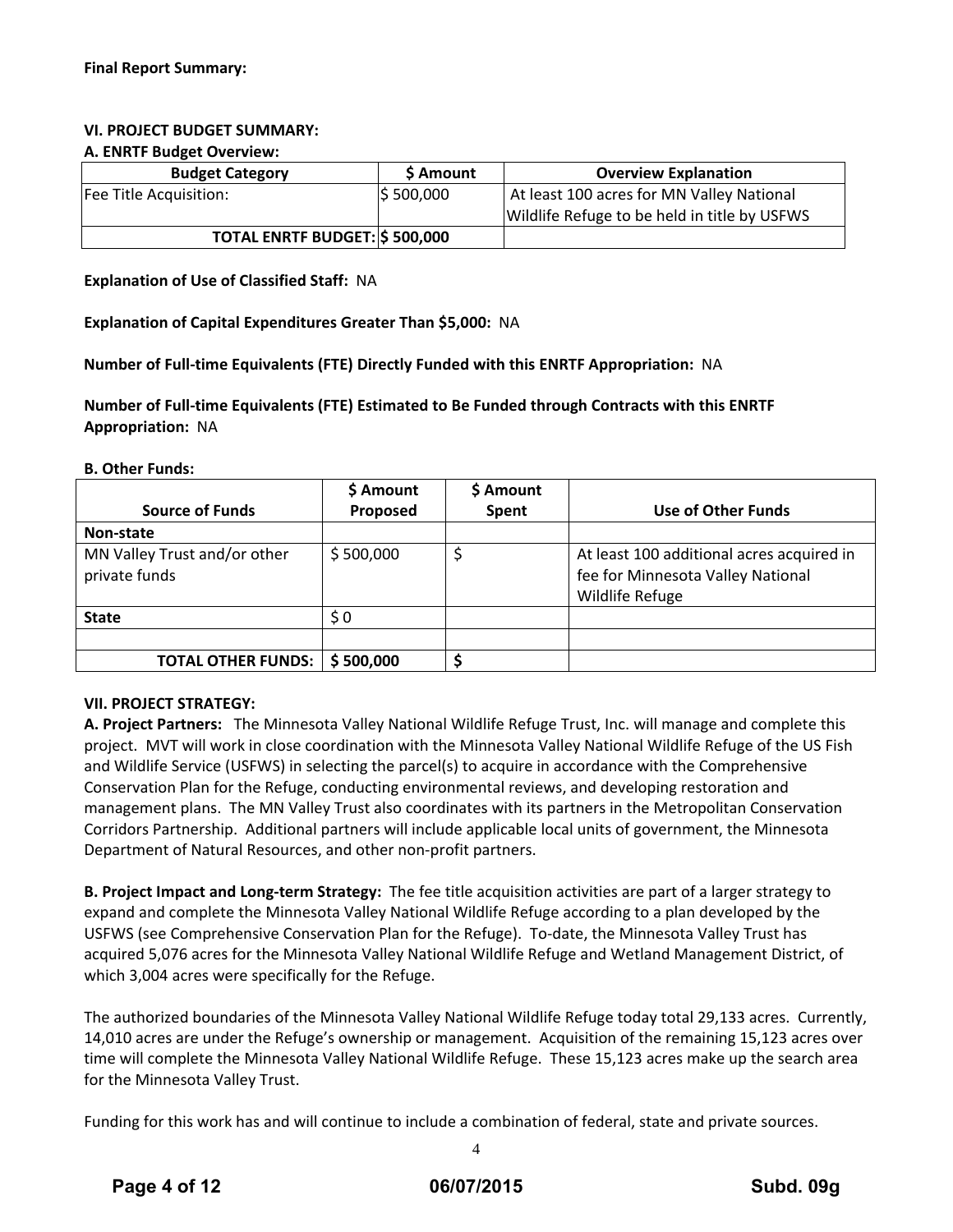**C. Funding History:** Note – This chart includes private and other public non‐state funds that are associated with the acquisitions to which the state grant funds were applied. It does not include private and other funds used to acquire lands in which state grants were not involved.

| <b>Funding Source and Use of Funds</b>                                                                                         | <b>Funding Timeframe</b>     | \$ Amount     |
|--------------------------------------------------------------------------------------------------------------------------------|------------------------------|---------------|
| Environment and Natural Resources Trust Fund - ML 2003, Fee                                                                    | July 1, 2003 - June 30, 2006 | \$290,000     |
| title acquisition for Minnesota Valley National Wildlife Refuge                                                                |                              |               |
| (MeCC Phase I)                                                                                                                 |                              |               |
| MN Valley Trust (private) funds spent concurrently with above                                                                  |                              | \$548,077     |
| ENRTF grant on this acquisition                                                                                                |                              |               |
| Natural Resources Conservation Service (federal) funds spent                                                                   |                              | \$579,092     |
| concurrently with above ENRTF grant on this acquisition                                                                        |                              |               |
|                                                                                                                                |                              |               |
| Environment and Natural Resources Trust Fund - ML 2005, Fee                                                                    | July 1, 2005 - June 30, 2008 | \$230,000     |
| title acquisition for Minnesota Valley National Wildlife Refuge                                                                |                              |               |
| (MeCC Phase II)                                                                                                                |                              |               |
| MN Valley Trust (private) funds spent concurrently with above                                                                  |                              | \$431,030     |
| ENRTF grant on this acquisition                                                                                                |                              |               |
|                                                                                                                                |                              |               |
| Environment and Natural Resources Trust Fund - ML 2007, Fee                                                                    | July 1, 2007 - June 30, 2009 | \$210,000     |
| title acquisition for Minnesota Valley National Wildlife Refuge                                                                |                              |               |
| (MeCC Phase III)                                                                                                               |                              |               |
| MN Valley Trust (private) funds spent concurrently with above                                                                  |                              | \$<br>92,099  |
| ENRTF grant on this acquisition                                                                                                |                              |               |
|                                                                                                                                |                              |               |
| Environment and Natural Resources Trust Fund - ML 2008, Fee<br>title acquisition for Minnesota Valley National Wildlife Refuge | July 1, 2008 - June 30, 2010 | \$225,000     |
| (MeCC Phase IV)                                                                                                                |                              |               |
| MN Valley Trust (private) funds spent concurrently with above                                                                  |                              | \$<br>130,957 |
| ENRTF grant on this and another acquisition                                                                                    |                              |               |
| North American Wetland Conservation Act (federal) funds spent                                                                  |                              | \$<br>75,000  |
| concurrently with above ENRTF grant on this acquisition                                                                        |                              |               |
|                                                                                                                                |                              |               |
| Environment and Natural Resources Trust Fund - ML 2009, Fee                                                                    | July 1, 2009 - June 30, 2011 | \$225,000     |
| title acquisition for Minnesota Valley National Wildlife Refuge                                                                |                              |               |
| (MeCC Phase V)                                                                                                                 |                              |               |
| MN Valley Trust (private) funds spent concurrently with above                                                                  |                              | \$<br>153,655 |
| ENRTF grant on this and another acquisition                                                                                    |                              |               |
|                                                                                                                                |                              |               |
| Environment and Natural Resources Trust Fund - ML 2010, Fee                                                                    | July 1, 2010 - June 30, 2012 | \$325,000     |
| title acquisition for Minnesota Valley National Wildlife Refuge                                                                |                              |               |
| (MeCC Phase V Supplemental)                                                                                                    |                              |               |
| MN Valley Trust (private) funds spent concurrently with above                                                                  |                              | \$335,857     |
| ENRTF grant on this and two other acquisitions                                                                                 |                              |               |
|                                                                                                                                |                              |               |
| Environment and Natural Resources Trust Fund - ML 2011, Fee                                                                    | July 1, 2011 - June 30, 2014 | \$600,000     |
| title acquisition for Minnesota Valley National Wildlife Refuge                                                                |                              |               |
| (MeCC Phase VI)                                                                                                                |                              |               |
| MN Valley Trust (private) funds spent concurrently with above                                                                  |                              |               |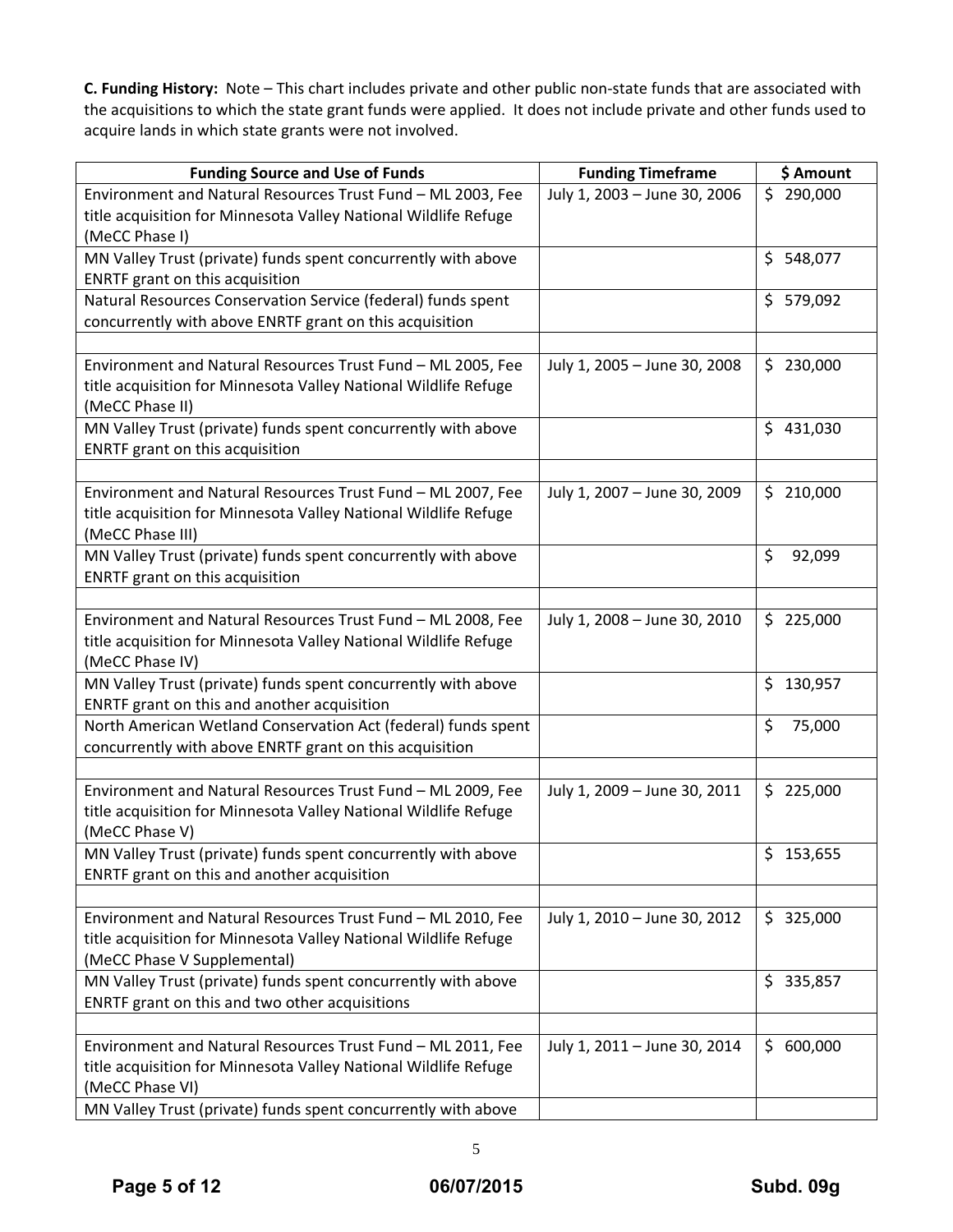| ENRTF grant on this acquisition                                                                                                                        |                              |              |
|--------------------------------------------------------------------------------------------------------------------------------------------------------|------------------------------|--------------|
| Environment and Natural Resources Trust Fund - ML 2013, Fee<br>title acquisition for Minnesota Valley National Wildlife Refuge<br>(MeCC Phase VII)     | July 1, 2013 - June 30, 2016 | \$400,000    |
| MN Valley Trust (private) funds spent concurrently with above<br>ENRTF grant on this acquisition                                                       |                              |              |
| Environment and Natural Resources Trust Fund - ML 2003, Fee<br>title acquisition for Minnesota Valley Wetland Management<br>District (HCP Phase II)    | July 1, 2003 - June 30, 2006 | \$<br>98,300 |
| Minnesota Valley Trust (private) funds spent concurrently with<br>above ENRTF grant                                                                    |                              | \$267,380    |
| Small Wetland Acquisition Program (federal) funds spent<br>concurrently with above ENRTF grant                                                         |                              | \$479,300    |
| Environment and Natural Resources Trust Fund - ML 2005, Fee<br>title acquisition for Minnesota Valley Wetland Management<br>District (HCP Phase III)   | July 1, 2005 - June 30, 2008 | \$126,878    |
| Minnesota Valley Trust (private) funds spent concurrently with<br>above ENRTF grant                                                                    |                              | \$1,696,309  |
| Environment and Natural Resources Trust Fund - ML 2007, Fee<br>title acquisition for Minnesota Valley Wetland Management<br>District (HCP Phase IV)    | July 1, 2007 - June 30, 2009 | \$100,000    |
| Minnesota Valley Trust (private) funds spent concurrently with<br>above ENRTF grant                                                                    |                              | \$237,171    |
| Environment and Natural Resources Trust Fund - ML 2008, Fee<br>title acquisition for Minnesota Valley Wetland Management<br>District (HCP Phase V)     | July 1, 2008 - June 30, 2010 | \$<br>50,000 |
| Minnesota Valley Trust (private) funds spent concurrently with<br>above ENRTF grant                                                                    |                              | \$<br>81,200 |
| Environment and Natural Resources Trust Fund - ML 2009, Fee<br>title acquisition for Minnesota Valley Wetland Management<br>District (HCP Phase VI)    | July 1, 2009 - June 30, 2012 | \$100,000    |
| Minnesota Valley Trust (private) funds spent concurrently with<br>above ENRTF grant                                                                    |                              | \$277,762    |
| Environment and Natural Resources Trust Fund - ML 2010, Fee<br>title acquisition for Minnesota Valley Wetland Management<br>District (HCP Phase VII)   | July 1, 2010 - June 30, 2014 | \$400,000    |
| Minnesota Valley Trust (private) funds spent concurrently with<br>above ENRTF grant                                                                    |                              | \$693,653    |
| Outdoor Heritage Fund - ML 2010, Fee title acquisition for the<br>Minnesota Valley National Wildlife Refuge (Metro Big Rivers<br>Partnership, Phase 1) | July 1, 2010 - June 30, 2012 | \$500,000    |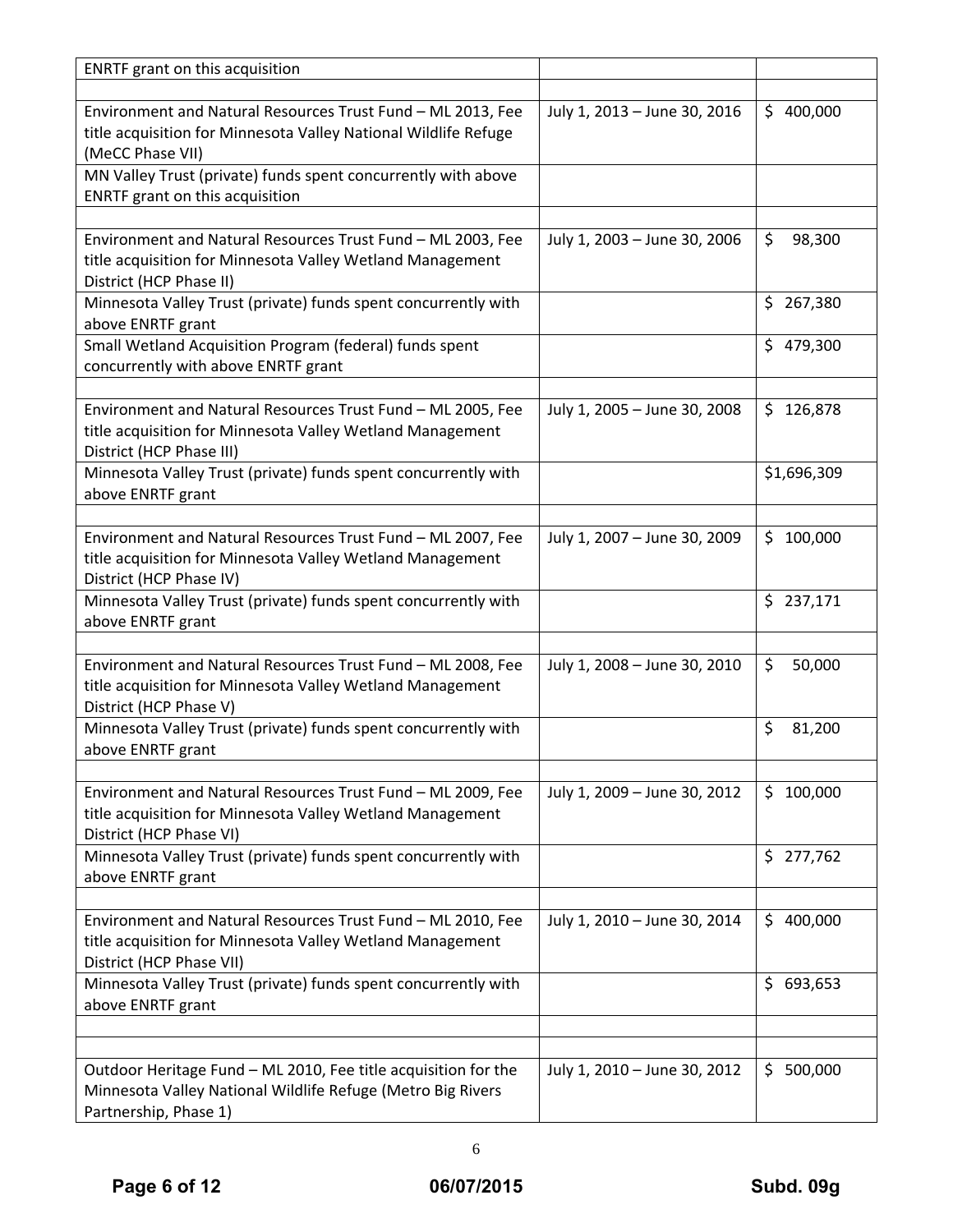| Minnesota Valley Trust (private) funds spent concurrently with<br>above OHF grant                                                                      |                              | 347,527 |
|--------------------------------------------------------------------------------------------------------------------------------------------------------|------------------------------|---------|
|                                                                                                                                                        |                              |         |
| Outdoor Heritage Fund - ML 2011, Fee title acquisition for the<br>Minnesota Valley National Wildlife Refuge (Metro Big Rivers<br>Partnership, Phase 2) | July 1, 2011 - June 30, 2013 | 960,000 |
| Minnesota Valley Trust (private) funds spent concurrently with<br>above OHF grant                                                                      |                              | 150,025 |
|                                                                                                                                                        |                              |         |

### **VIII. FEE TITLE ACQUISITION/CONSERVATION EASEMENT/RESTORATION REQUIREMENTS:**

**A. Parcel List:** Attached.

### **B. Acquisition/Restoration Information:**

**Fee Title Acquisition**

- **1. Describe the selection process for identifying and including proposed parcels on the parcel list, including explanation of the criteria and decision‐making process used to rank and prioritize parcels.** The Minnesota Valley Trust, Inc. works to acquire land within clear boundaries established for the Minnesota Valley National Wildlife Refuge through the USFWS' Comprehensive Conservation Planning process. We work with willing landowners within those boundaries as those landowners step forward with interest or respond to our outreach.
- 2. List all adopted state, regional, or local natural resource plans in which the lands included in the parcel list **are identified. Include a link to the plan if one is available.** The Comprehensive Conservation Plan is the primary plan that guides the land acquisition work of the Minnesota Valley Trust ‐‐ http://www.fws.gov/midwest/planning/MinnesotaValley/index.html.
- **3. For any parcels acquired in fee title, a restoration and management must be prepared. Summarize the components and expected outcomes of restoration and management plans for parcels acquired by your** organization, how these plans are kept on file by your organization, and overall strategies for long-term **plan implementation, including how long‐term maintenance and management needs of the parcel will be financed into the future.** The USFWS will develop the restoration and management plans for parcels acquired by the Minnesota Valley Trust under this grant. The plans will be appropriate to restore and enhance, then maintain, the types of habitats acquired. The long-term maintenance and management needs of the land will be the responsibility of the USFWS. The Minnesota Valley Trust will finance the initial restoration and enhancement prior to donating the land to the USFWS, and will also help support the ongoing management, as needed.
- 4. For each parcel to be conveyed to a State of Minnesota entity (e.g., DNR) after purchase, provide a **statement confirming that county board approval will be obtained.** Not applicable.
- **5. If applicable (see M.S. 116P.17), provide a statement confirming that written approval from the DNR Commissioner will be obtained 10 business days prior to any final acquisition transaction.** Written approval from the DNR Commissioner will be obtained at least 10 business days prior to any final acquisition transaction.

**IX. VISUAL COMPONENT or MAP(S):** See attached maps showing the private lands within the boundaries of the Minnesota Valley National Wildlife Refuge. These private lands are the focus of our land acquisition efforts.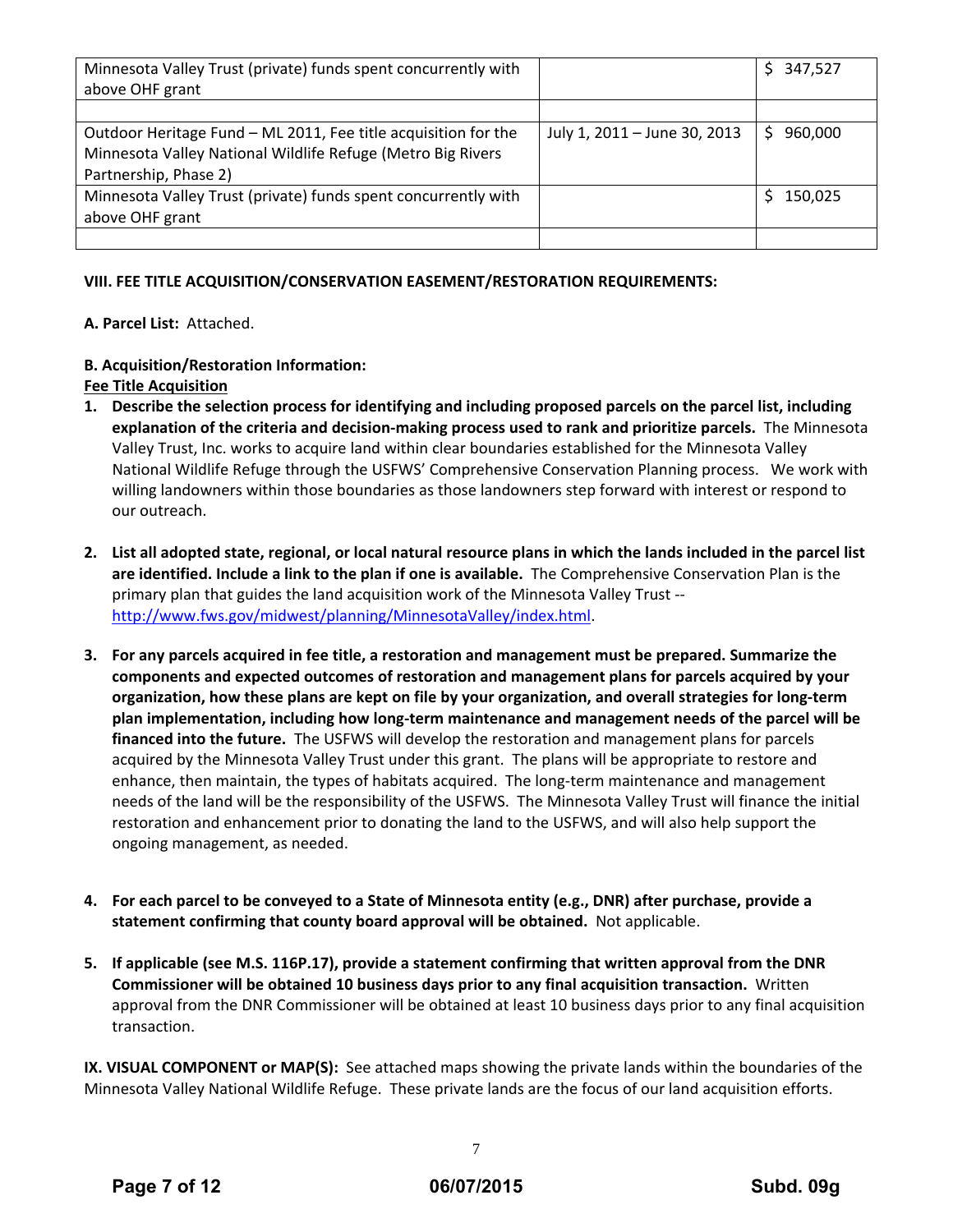#### **X. RESEARCH ADDENDUM:** NA

#### **XI. REPORTING REQUIREMENTS:**

Periodic work plan status update reports will be submitted no later than February 1, 2016; August 1, 2016; February 1, 2017; August 1, 2017, and February 1, 2018. A final report and associated products will be submitted between June 30 and August 15, 2018.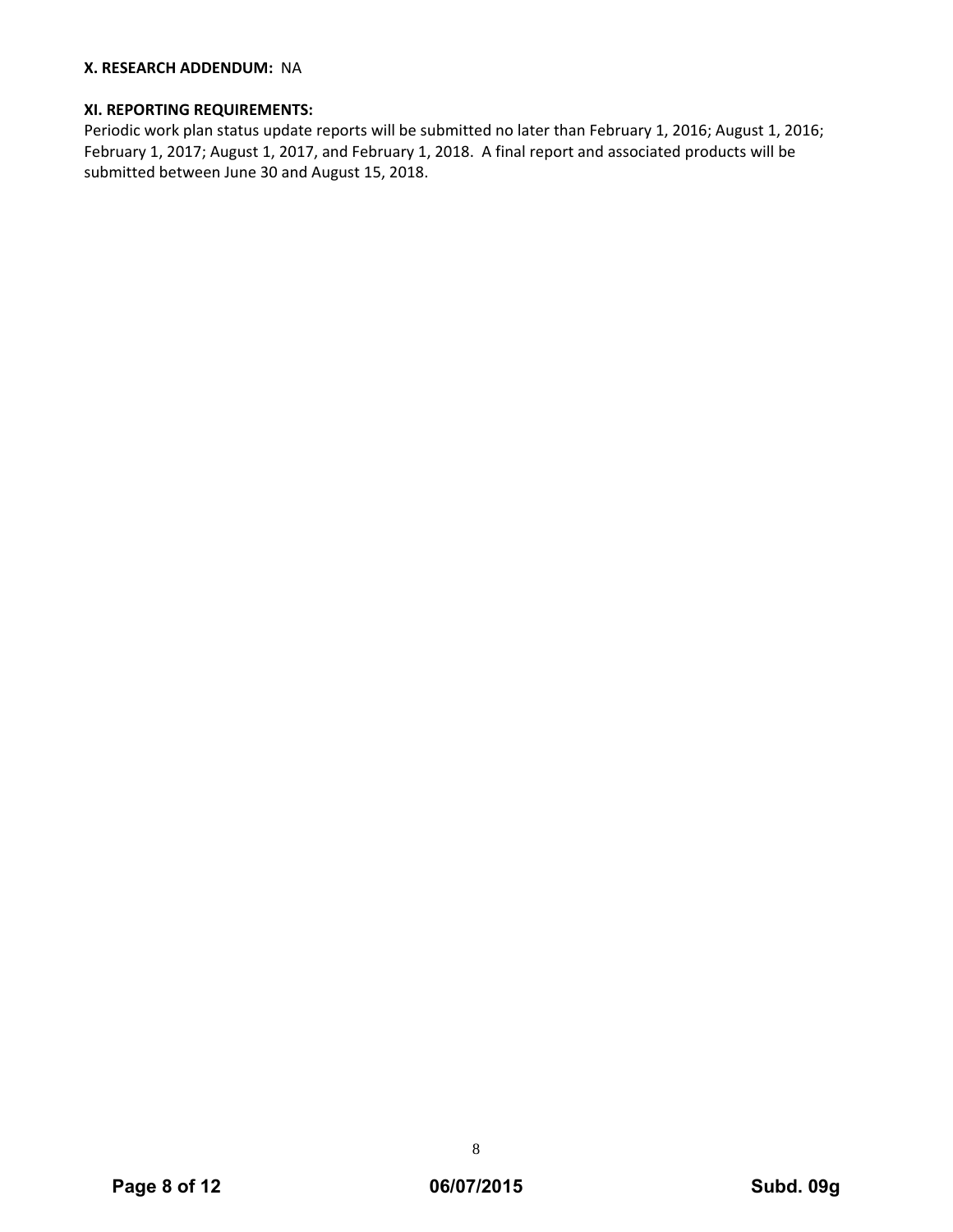## **Environment and Natural Resources Trust FundM.L. 2015 Project Budget**

**Project Title:** Metro Conservation Corridors Phase VIII – Priority Expansion of Minnesota Valley National Wildlife Refuge

**Legal Citation:** M.L. 2015, Ch. xx, Sec. xx, Subd. Xx

**Project Manager:** Deborah Loon

**Organization:** Minnesota Valley National Wildlife Refuge Trust, Inc.

**M.L. 2015 ENRTF Appropriation: \$** 500,000

**Project Length and Completion Date:** 3 Years, June 30, 2018

Date of Report: October 15, 2014

| <b>ENVIRONMENT AND NATURAL RESOURCES TRUST</b>                                                                             | <b>Activity 1</b>            |                     | <b>Activity 1</b> | <b>TOTAL</b>  | <b>TOTAL</b><br><b>BALANCE</b> |
|----------------------------------------------------------------------------------------------------------------------------|------------------------------|---------------------|-------------------|---------------|--------------------------------|
| <b>FUND BUDGET</b>                                                                                                         | <b>Budget</b>                | <b>Amount Spent</b> | <b>Balance</b>    | <b>BUDGET</b> |                                |
| <b>BUDGET ITEM</b>                                                                                                         | <b>Fee Title Acquisition</b> |                     |                   |               |                                |
| <b>Fee Title Acquisition</b>                                                                                               | \$500,000                    | \$0l                | \$500,000         | \$500,000     | \$500,000                      |
| 1-3 parcels totaling 100 acres for the MN Valley National<br>Wildlife Refuge. Land acquired will be donated to the US Fish |                              |                     |                   |               |                                |
| and Wildlife Service.                                                                                                      |                              |                     |                   |               |                                |
| <b>COLUMN TOTAL</b>                                                                                                        | \$500,000                    | \$0                 | \$500,000         | \$500,000     | \$500,000                      |

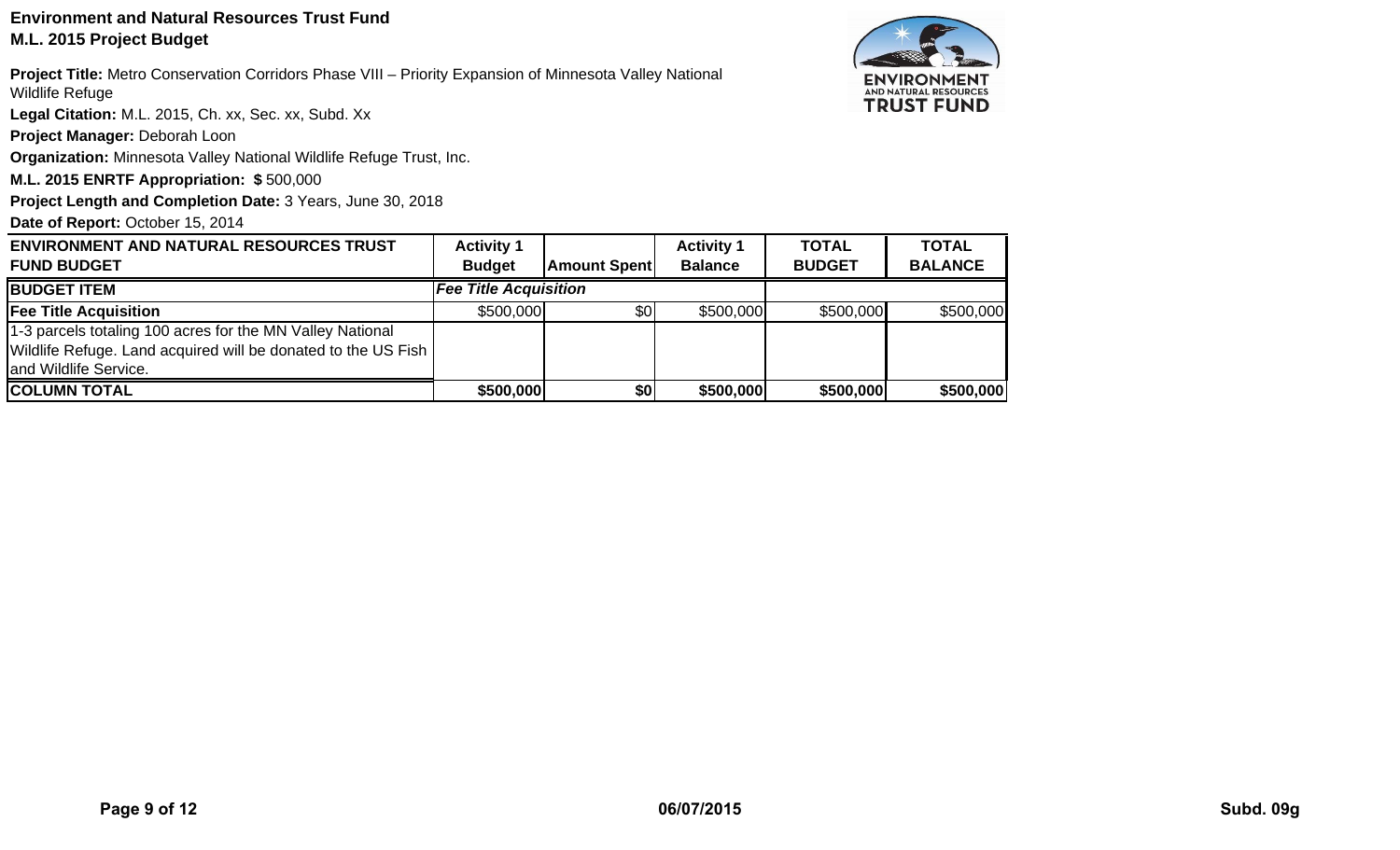## **Environment and Natural Resources Trust Fund**

## **2015 Acquisition/Restoration List**

**Project Title:** Metro Conservation Corridors Phase VIII – Priority Expansion of Minnesota Valley National Wildlife Refuge **Project Manager Name:** Deborah Loon, Minnesota Valley National Wildlife Refuge Trust, Inc. **ENRTF \$ Request:** \$500,000

|              |                         |                         |                                                   |                                 |                    |          |                                                                     |                              |            |                  |                         | <b>Proposed Fee</b> |               |
|--------------|-------------------------|-------------------------|---------------------------------------------------|---------------------------------|--------------------|----------|---------------------------------------------------------------------|------------------------------|------------|------------------|-------------------------|---------------------|---------------|
|              |                         |                         | <b>Geographic Coordinates</b>                     |                                 |                    |          |                                                                     |                              |            |                  |                         | <b>Title or</b>     |               |
|              | <b>Acquisition or</b>   |                         | Format: [Deg.]° [Min.]'                           |                                 | <b>Estimated</b>   |          |                                                                     |                              |            | # of             |                         | Easement            |               |
|              | Restoration             |                         | [Sec.]" [Hemis.]                                  | <b>Estimated</b>                | <b>Annual PILT</b> |          |                                                                     |                              |            | <b>Shoreline</b> | Type of                 | Holder              |               |
| #            | <b>Parcel Name</b>      | Latitude                | Longitude                                         | Cost                            | <b>Liabilities</b> | County   | <b>Site Significance</b><br>Floodplain forest, wetland and prairie; | <b>Activity Description</b>  | # of Acres | <b>Miles</b>     | Landowner               | (if applicable)     | <b>Status</b> |
|              |                         |                         |                                                   |                                 |                    |          | Minnesota River frontage; protected                                 |                              |            |                  |                         |                     |               |
|              |                         |                         |                                                   |                                 |                    |          | and enhanced to improve wildlife                                    |                              |            |                  | Private                 |                     |               |
|              |                         |                         |                                                   |                                 |                    |          |                                                                     |                              |            |                  |                         |                     |               |
|              | <b>Blakely Unit</b>     | 44 <sup>0</sup> 34'40"N | 93°52'29"W                                        | $\vert$ S                       |                    |          | habitat and public wildlife-dependent<br>recreation                 | Fee Title Acquisition        | 100        | <b>TBD</b>       | individual /            | See note 2          |               |
| $\mathbf{1}$ | <b>Expansion, MVNWR</b> |                         |                                                   | $500,000$ \$                    |                    | Scott    | Floodplain forest, wetland and prairie;                             |                              |            |                  | trust                   |                     |               |
|              |                         |                         |                                                   |                                 |                    |          | Minnesota River frontage; protected                                 |                              |            |                  |                         |                     |               |
|              |                         |                         |                                                   |                                 |                    |          | and enhanced to improve wildlife                                    |                              |            |                  | Private                 |                     |               |
|              | Jessenland Unit         |                         |                                                   |                                 |                    |          | habitat and public wildlife-dependent                               |                              |            |                  | individual /            |                     |               |
| 2            | <b>Expansion, MVNWR</b> | 44 <sup>0</sup> 34'28"N | 93°54'20"W                                        | $500,000$ \$<br>$\overline{15}$ |                    | Sibley   | recreation                                                          | <b>Fee Title Acquisition</b> | 100        | <b>TBD</b>       | trust                   | See note 2          |               |
|              |                         |                         |                                                   |                                 |                    |          |                                                                     |                              |            |                  |                         |                     |               |
|              |                         |                         |                                                   |                                 |                    |          | Floodplain Forest, oak savanna,                                     |                              |            |                  |                         |                     |               |
|              |                         |                         |                                                   |                                 |                    |          | wetland, and prairie; Minnesota River                               |                              |            |                  |                         |                     |               |
|              |                         |                         |                                                   |                                 |                    |          | frontage; protected and enhanced to                                 |                              |            |                  | Private                 |                     |               |
|              | Louisville Swamp Unit   |                         |                                                   |                                 |                    |          | improve wildlife habitat and public                                 |                              |            |                  | individual /            |                     |               |
|              | Expansion, MVNWR        | 44 <sup>0</sup> 43'32"N | $93^0$ 37'08"W                                    | $500,000$ \$<br>$\vert$ \$      |                    | Scott    | wildlife-dependent recreation                                       | Fee Title Acquisition        | 100        | <b>TBD</b>       | trust                   | See note 2          |               |
|              |                         |                         |                                                   |                                 |                    |          | Wetland and prairie; Minnesota River                                |                              |            |                  |                         |                     |               |
|              |                         |                         |                                                   |                                 |                    |          | watershed; protected and enhanced to                                |                              |            |                  | Private                 |                     |               |
|              | St. Lawrence Unit       |                         |                                                   |                                 |                    |          | improve wildlife habitat and public                                 |                              |            |                  | individual /            |                     |               |
|              | 3 Expansion, MVNWR      | 44 <sup>0</sup> 39'01"N | 93 <sup>0</sup> 42'13"W                           | $500,000$ \$<br>$\overline{5}$  |                    | Scott    | wildlife-dependent recreation                                       | Fee Title Acquisition        | 100        |                  | trust                   | See note 2          |               |
|              |                         |                         |                                                   |                                 |                    |          | Floodplain forest, wetland and prairie;                             |                              |            |                  |                         |                     |               |
|              |                         |                         |                                                   |                                 |                    |          | Minnesota River frontage; protected                                 |                              |            |                  |                         |                     |               |
|              |                         |                         |                                                   |                                 |                    |          | and enhanced to improve wildlife                                    |                              |            |                  | Private                 |                     |               |
|              | San Francisco Unit      |                         |                                                   |                                 |                    |          | habitat and public wildlife-dependent                               |                              |            |                  | individual /            |                     |               |
|              | 4 Expansion, MVNWR      |                         | 44 <sup>0</sup> 41'34"N 93 <sup>0</sup> 40'50"W   | $\overline{5}$<br>$500,000$ \$  |                    | Carver   | recreation                                                          | Fee Title Acquisition        | 100        | <b>TBD</b>       | trust                   | See note 2          |               |
|              |                         |                         |                                                   |                                 |                    |          | Floodplain forest, wetland and prairie;                             |                              |            |                  |                         |                     |               |
|              |                         |                         |                                                   |                                 |                    |          | Minnesota River frontage; protected                                 |                              |            |                  |                         |                     |               |
|              |                         |                         |                                                   |                                 |                    |          | and enhanced to improve wildlife                                    |                              |            |                  | Private                 |                     |               |
|              | Upgrala Unit            |                         |                                                   |                                 |                    |          | habitat and public wildlife-dependent                               |                              |            |                  | individual /            |                     |               |
|              | 4 Expansion, MVNWR      |                         | $44^{\circ}48'40''N$ 93 <sup>°</sup> 28'56"W   \$ | $500,000$ \$                    |                    | Hennepin | recreation                                                          | Fee Title Acquisition        | 100        | <b>TBD</b>       | trust or LLC See note 2 |                     |               |

NOTES: (1) Parcel search areas are within the Refuge units, as delineated by the US Fish and Wildlife Service (USFWS) through a planning process that combined data review, on the ground site review and public input. Most l Minnesota River floodplain, have river frontage or are contingent to parcels with river frontage, and contain floodplain forest, wetland and prairie. (2) The Initial fee title holder will be Minnesota Valley Lands, Inc. (s while habitat restoration and enhancement is conducted. Eventual fee title holder will be Minnesota Valley National Wildlife Refuge of the USFWS.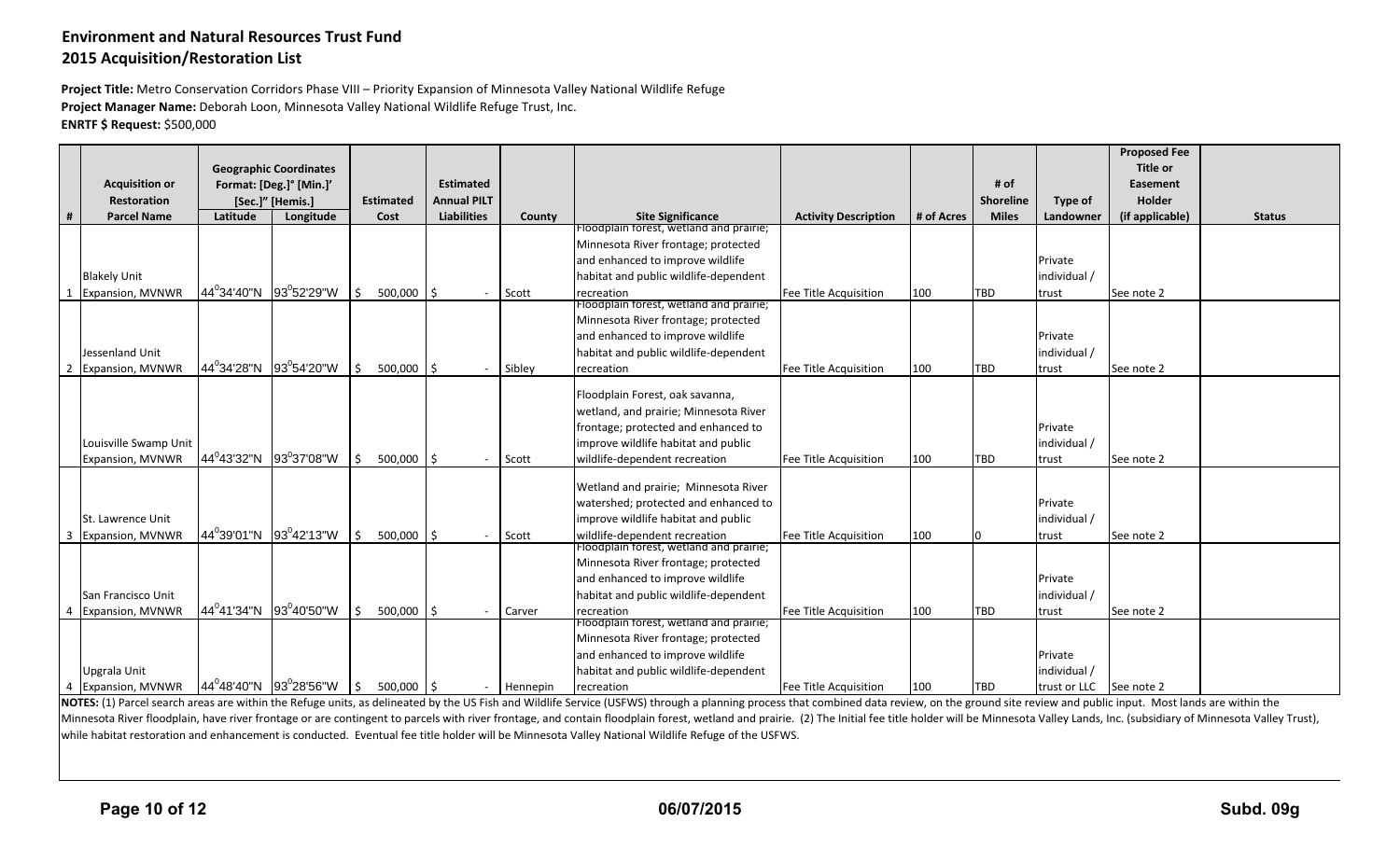